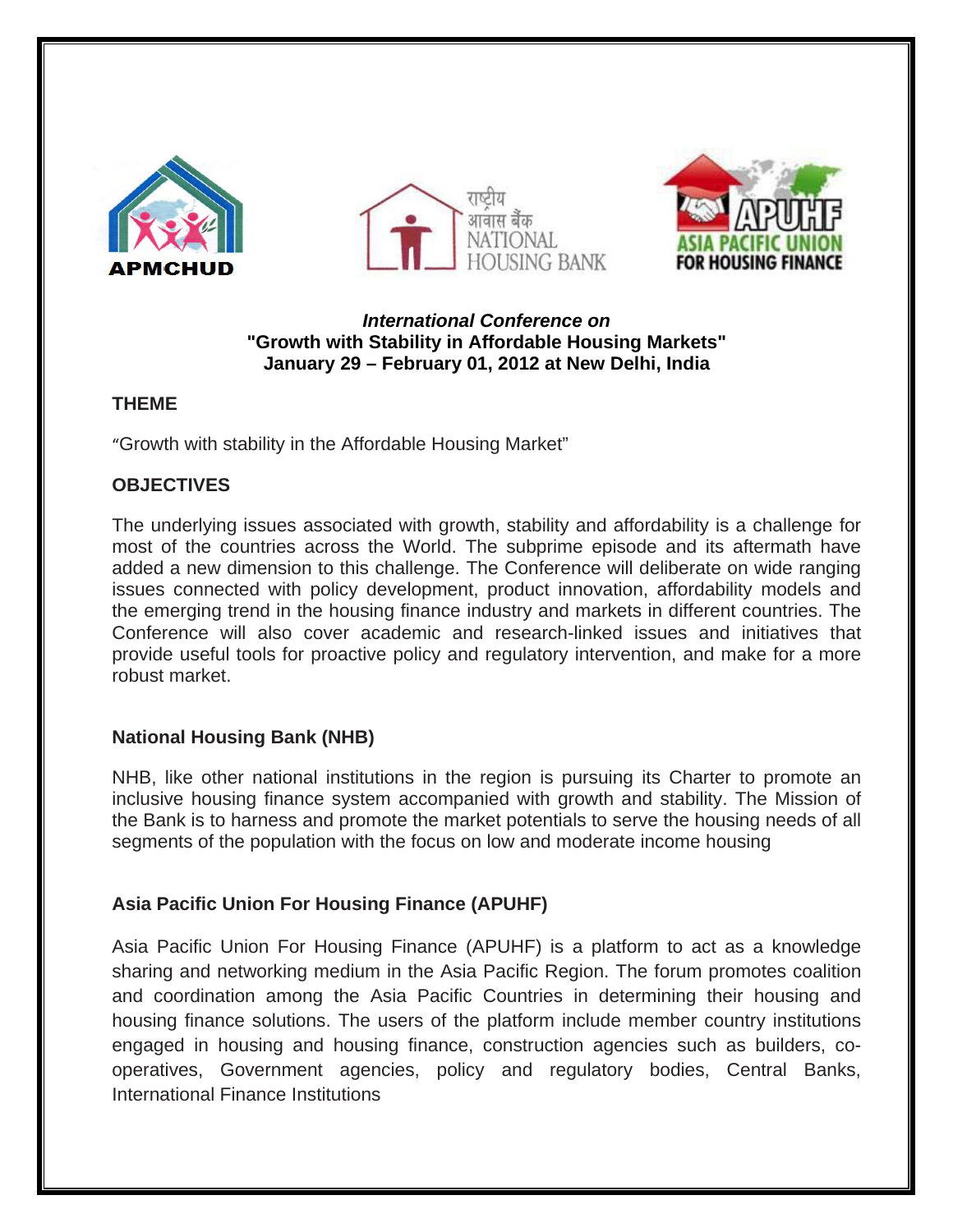## **ASIA PACIFIC MINISTERIAL CONFERENCE ON HOUSING & URBAN DEVELOPMENT (APMCHUD)**

Asia Pacific Ministerial Conference On Housing & Urban Development aims at addressing the challenges of urbanization, housing and habitat management, millennium development goals, urban poverty and slum development and to develop strategies and policies for habitat development in which land and housing were considered to be key components and also sharing / exchange of knowledge on land and housing, national and city strategies for poverty alleviation etc. to enable Asia Pacific countries to speak with one voice at regional and international fora.

## **APUHF Conferences**

The First International Conference of APUHF was organized in January 2010 at New Delhi by National Housing Bank (NHB) in association with the World Bank and International Finance Corporation (IFC). The Conference had participants and Speakers from Afghanistan, Bangladesh, Brazil, India, Indonesia, Maldives, Mauritius, Pakistan, Sri Lanka, South Africa and Thailand besides IFC, World Bank and World Bank Institute, Affordable Housing Institute, ADB, Government of India – Central and State Government Officials, Reserve Bank of India, Banks & Housing Finance Companies. Representatives from Civil Society Organizations, academia, researchers and policy makers also participated in the Conference.

Asia Pacific Union of Housing Finance (APUHF) organized Workshop on Housing Finance in June 2011 at Ulaanbaatar, Mongolia in association with Mongolian Mortgage Corporation (MIK), kFw and Frankfurt School of Finance & Management. Participants of the Workshop on Housing Finance included international housing finance experts from housing finance institutions representing countries viz. Thailand, Philippines, Japan, Azerbaijan, Indonesia, Malaysia and Mongolia besides India. Representatives from UN-HABITAT, IFC and NHB also took part.

The upcoming Conference at New Delhi is the third International APUHF Event which will witness participation from delegates across the globe.

### **CONFERENCE STRUCTURE**

In keeping with strongly solution-oriented focus, the conference follows a format to allow, to encourage participants to contribute in a choice of different ways. Panel discussions and Technical Sessions will be established to address key questions.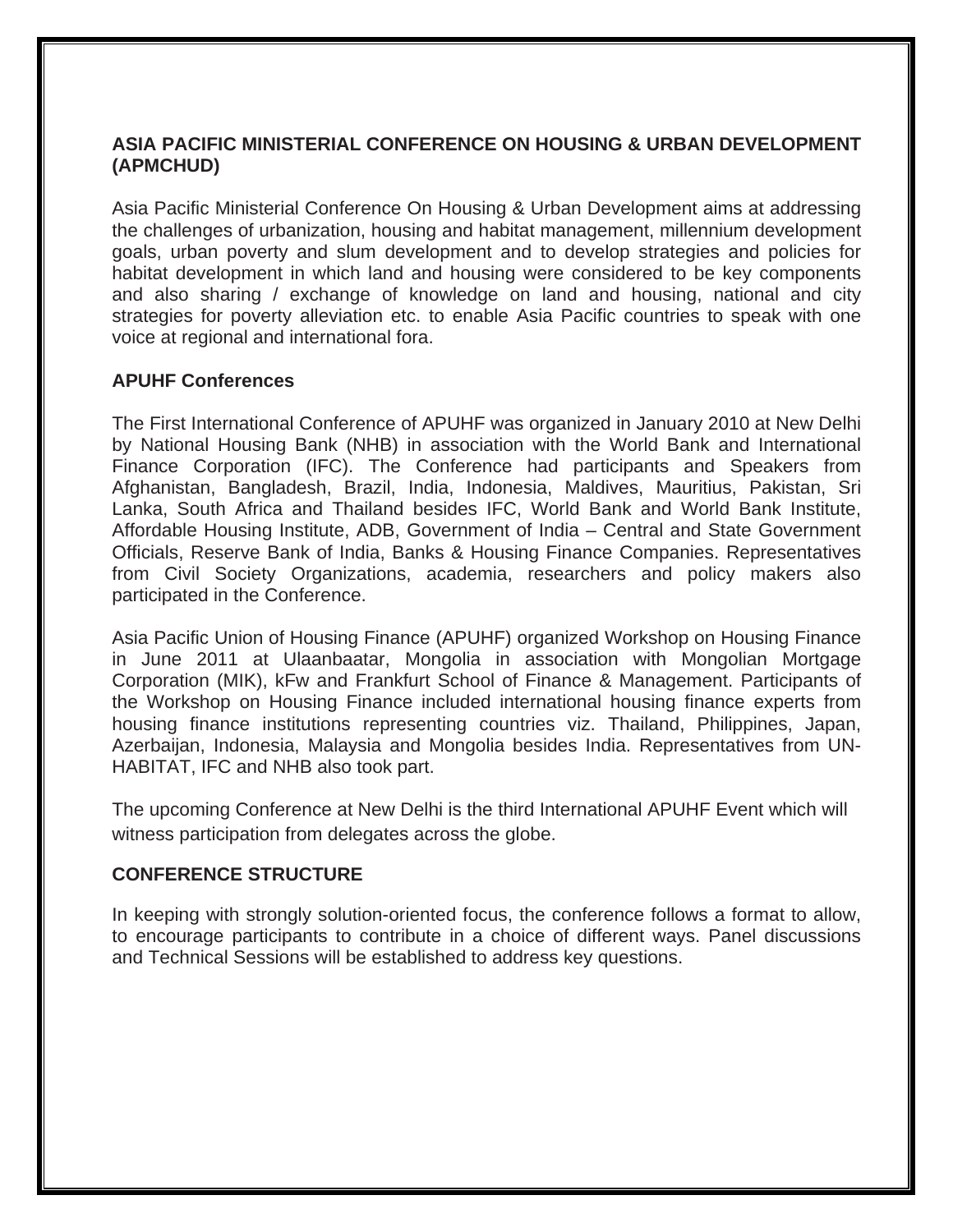#### **GENERAL INFORMATION**

**Venue** : New Delhi **Dates:** January 29 – February 1, 2012 **Timings** : 0900 to 1800 hrs

**Language** : The Official Language of the Conference is English

**Currency** - Indian Rupees

• Current Exchange Rate US\$ 1.00 = Approx Indian Rupees 52 - 54

**Hotel Accommodation:** Participants are requested to arrange their own accommodation

#### **REGISTRATION FEE**

Participants will have the choice of registering online through the web-site of NHB ([http://www.nhb.org.in\)](http://www.nhb.org.in/) as also through APUHF web-site [\(http://www.apuhf.info](http://www.apuhf.info/) ).

Participation fee for international participants is USD 250 and for Indian participants INR 10,000/- which includes lunch and refreshments during the programme, materials and site seeing trip (for international participants). Airfare and hotel accommodation charges will be borne by the participants and/or participating institutions and paid directly. Details about Hotel Imperial, New Delhi and some of the other hotels in the vicinity of the Conference venue are available on NHB as well as APUHF website.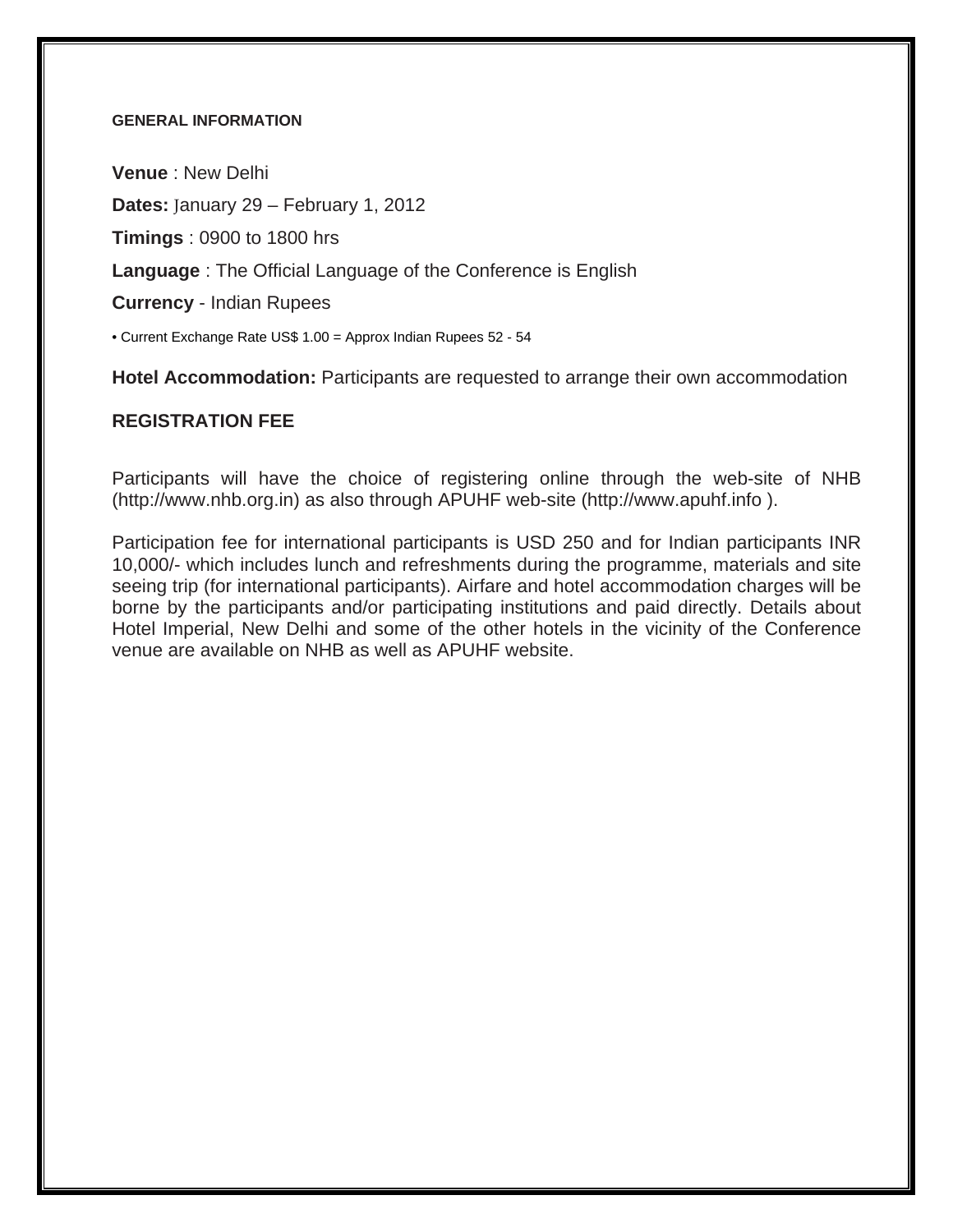#### **REGISTRATION FORM**

|                                                                                                                         | Date of Birth: <b>Date of Birth:</b> Place of Birth:                                                 |
|-------------------------------------------------------------------------------------------------------------------------|------------------------------------------------------------------------------------------------------|
|                                                                                                                         | Passport Number: __________________________________Place of issue: _________________________________ |
|                                                                                                                         |                                                                                                      |
|                                                                                                                         |                                                                                                      |
| (include flight number and arrival time at New Delhi)                                                                   |                                                                                                      |
| <b>Payment Details</b>                                                                                                  |                                                                                                      |
|                                                                                                                         |                                                                                                      |
| (Participation fees: USD 250 for International participants and INR 10,000/- for Indian participants)                   |                                                                                                      |
| 1. Beneficiary Name: National Housing Bank                                                                              |                                                                                                      |
|                                                                                                                         | 2. Beneficiary Address: Core 5A, 4th Floor, India Habitat Centre, Lodhi Road, New Delhi 110 003      |
| 3. Beneficiary Bank Name: HDFC Bank Ltd.                                                                                |                                                                                                      |
| 4. Beneficiary Bank Branch Address: G 3/4 Suryakiran Bldg - 19, Kasturba Gandhi Marg, Cannaught Place, New Delhi 110001 |                                                                                                      |
| 5. Type of Bank Account: Current account                                                                                |                                                                                                      |
| 6. Beneficiary Bank A/C No: 00030350014372                                                                              |                                                                                                      |
| 7. Swift Code: HDFCINBBDEL                                                                                              |                                                                                                      |
| 8. NEFT/IFCS/RTGS code of Bank branch of the Beneficiary: HDFC0000003                                                   |                                                                                                      |
| 9. MICR code appearing on the cheque of the Bank Account: 110240001                                                     |                                                                                                      |
|                                                                                                                         |                                                                                                      |

*You may submit the nomination form online which is available on NHB (www.nhb.org.in) and APUHF websites (www.apuhf.info). You can also submit the nomination form(s) to the following officials:* 

**Mr. Vishal Goyal**  Asstt. Gen. Manager National Housing Bank Core 5-A, 4th Floor India Habitat Centre Lodhi Road, New Delhi, 110 003 Tel: (91 11) 2462 0433 Fax: (91 11) 2464 6988 E-mail: vishalg@nhb.org.in

**Mr. Sourav Seal**  Regional Manager National Housing Bank Core 5-A, 4th Floor India Habitat Centre Lodhi Road, New Delhi, 110 003 Tel: (91 11) 2461 1070 Fax: (91 11) 2464 6988 E-mail: souravs@nhb.org.in *With copy to:*  nhbconf@nhb.org.in & apuhf@nhb.org.in